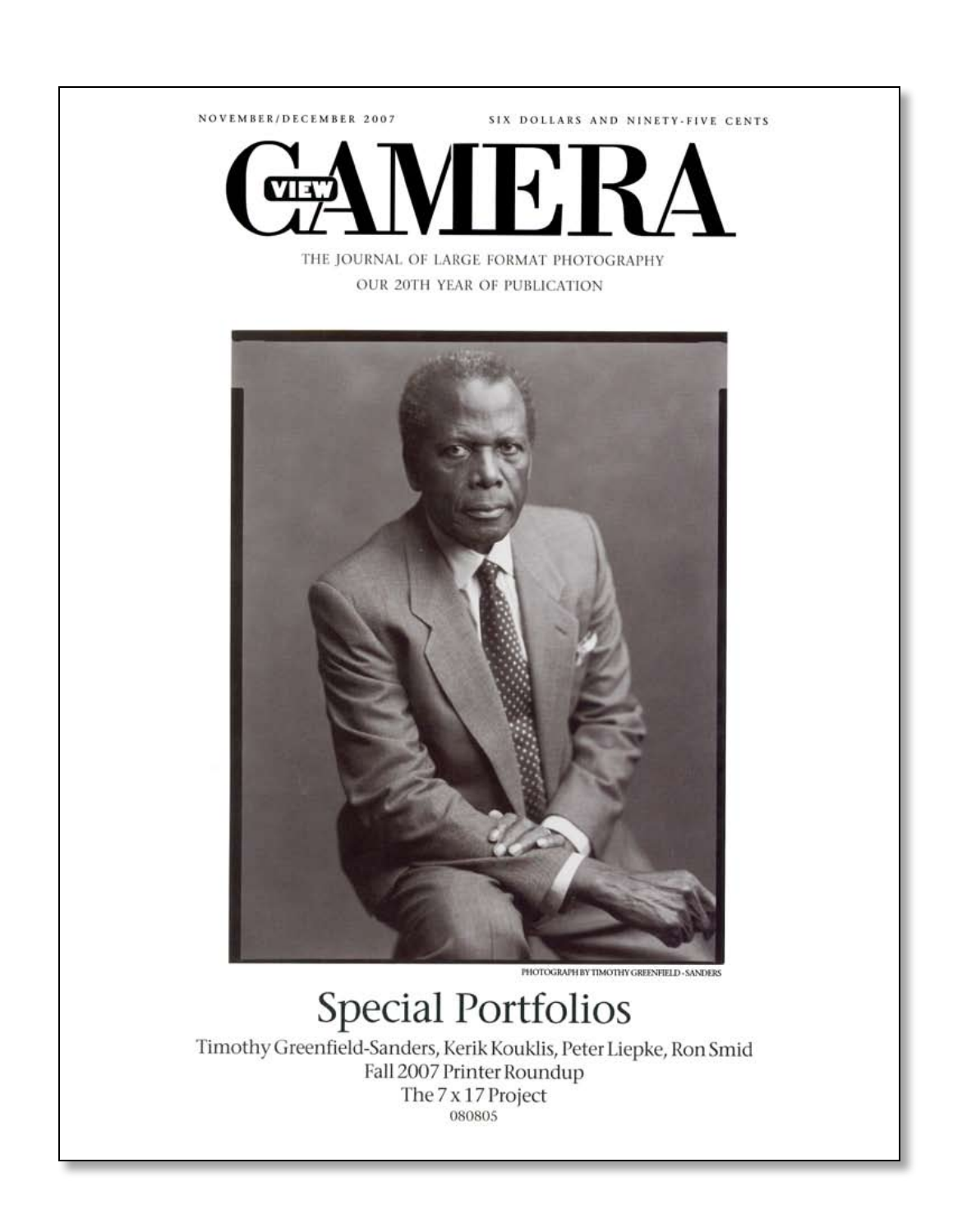## THE ART OF CANADIAN LANDSCAPE

*Photographs and text By Ron Smid*

Not long after I began to pursue nature landscape photography seriously, I learned that I was about to embark on the most exciting adventure of my life. I realized not only that it was going to take years to put into practice the theory I had discovered from books, through an intensive process of trial and error, but also that I would need to define my creative path as an artist solely on my own.

I developed a fierce passion for wilderness landscape photography during canoe excursions to the rugged Canadian Shield of Northern Ontario. I was not willing to compromise my photographic vision for the commercial marketplace, and found little success in the modernday stock photography business. Focusing exclusively on creating images that moved me, I began the long, arduous journey toward an uncertain future, like so many other aspiring fine art photographers.

I was 26 years old in 1999, when I set out to take my first photo expedition across Western Canada. This lifechanging experience took me as far north as Inuvik, Northwest Territories, and as far west as Vancouver Island, where I now reside. Little did I know that the threemonth journey would be the catalyst for an eventual full-time career as a landscape photographer. Inspired by the work of David Muench, Galen Rowell, and Craig Blacklock, as well as the Canadian painters *Group of Seven,* I became determined to forge my own photographic vision, with the wild expanse of Canada as my canvas.

Having developed my personal style using a 35mm camera, I progressed to larger format cameras as my understanding of the relationship between light, film, and the time needed to fine tune each composition increased. I began to take fewer and fewer photographs, as I longed to capture only the crowning moments of the Canadian Landscape on film.

In time, several of my images began to appear on the covers of scenic art calendars, and I earned my first commissioned solo calendar project in 2004. This fueled my commitment as a fine art photographer. I worked to attain a higher level of creative control throughout the entire process, from image selection to actual marketing of my work.

In 2005, I founded *Red Maple Publishing* and released my first self-published Canadian wall calendar, which included both photographs and text of my journeys across the immense and diverse Canadian landscape. Since then, I have continued to produce a calendar of my work annually, personally handling all sales and distribution to hundreds of retail locations across Canada.

It was during this time that I entered into the world of 4x5 photography. Not only did it allow me to take my work to a higher level, with its larger film and methodical approach to composition; it also brought me closer to the very roots of traditional photography itself.

I was part of the next generation of photographers when digital photography was emerging. I started doing experiments with the latest digital printing from my scanned transparencies, when an unexpected turning point in my career happened. I accidentally came across a forgotten hand-printed Ilfochrome (formerly known as Cibachrome) photograph from a stack of lost files. I was immediately taken by its deep, saturated colors and tremendous sense of visual depth, which were noticeably lacking in my digital prints by comparison.

 I became disenchanted by the rapid advancement of photographic technology that bore no relevance to my emotional reasoning for capturing landscape photographs in the first place. More than ever did I need to simplify my approach and determine what was truly important to me as an artist. Rejecting the digital medium altogether, I felt revitalized with my new chosen direction and renewed sense of purpose in my work. I also found there was an ever-increasing appreciation for traditional photographs among art connoisseurs.

As my work began to sell, I found it increasingly difficult to retain a long-term relationship with print labs, as they were no longer willing or able to spend the required time to produce an exceptional quality traditional print that met my expectations. Not long after the lab I had been working with abandoned their analog processes, I was fortunate enough to come across master Ilfochrome printer Michael Wilder, and immediately realized that I had found what I was looking for at last.

Over the course of three decades, Wilder's reputation for quality color printing has been legendary. Committed to producing only the finest traditional Ilfochrome prints humanly possible, Wilder's work has attracted some of the world's finest photographers, including Ansel Adams and the Ansel Adams Trust, who commissioned him to print a selection of rare color images.

 During our initial meeting, we discovered a common vision regarding our goals and ideals. We immediately began to collaborate on the *Canada - The Light on Our Land* collection, a series of limited edition photographs chronicling over a decade of my wilderness travels across Canada.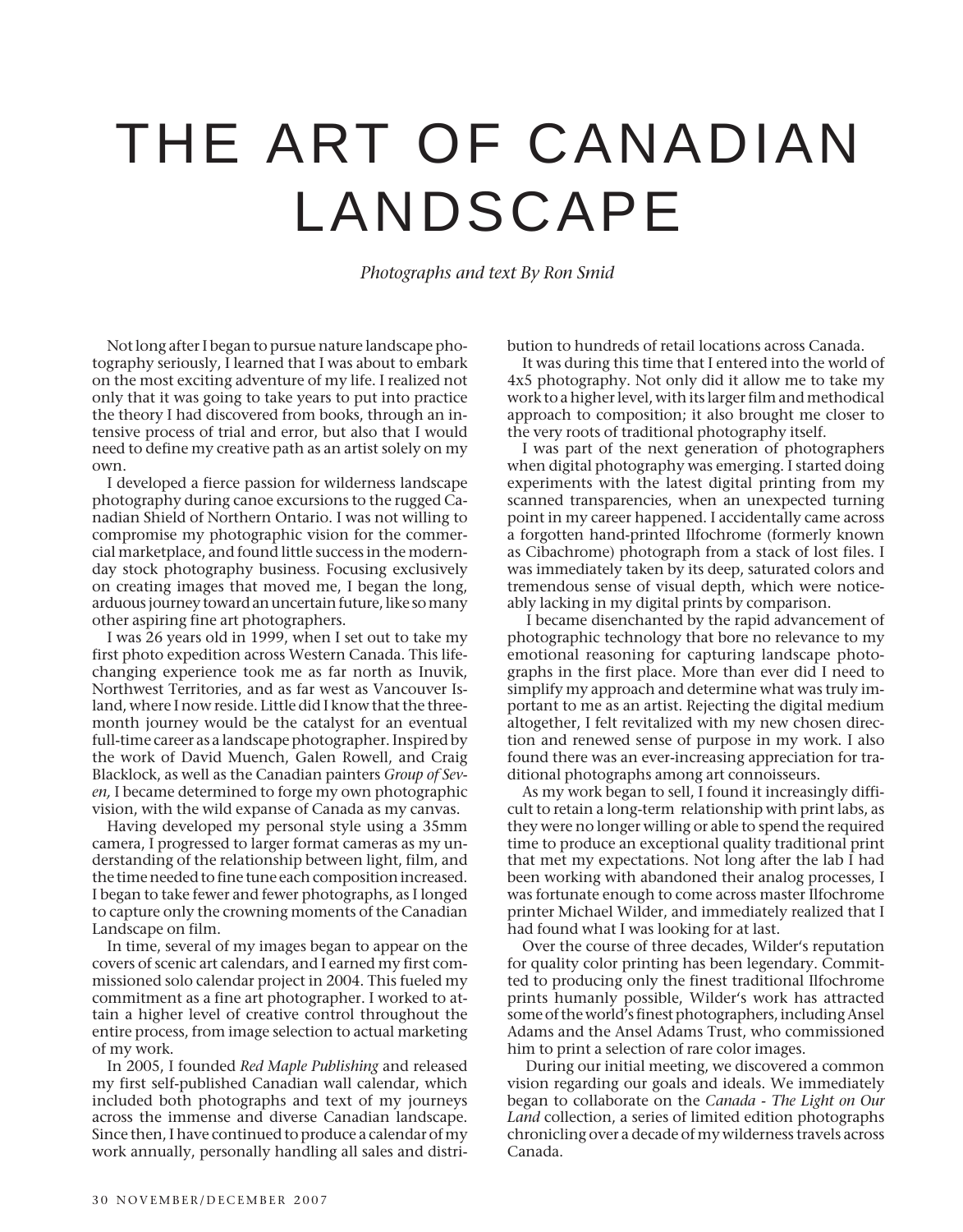

**Wings of Light (30"x40" Ilfochrome) - Ebony SV45U2, Schneider Super-Symmar XL 80mm/4.5, Fuji Velvia 50. Exposure 1/15.**

**For hours, I watched the distant island of trees appear and recede in the continuous ebb and flow from the shifting veil of mist, as the cool monochromatic scene slowly gave way to the dawn of a new day. Suddenly, the powerful rays from the rising sun diffused with the hazy landscape, and, for a brief moment, transformed the cascading water before me into a beautiful ribbon of gold as the moment was captured on film. As quickly as it appeared, the subtle radiant glow and haunting mist were lost to the intensifying sun, instantly reverting the once outer-worldly scene back to that of the mundane.**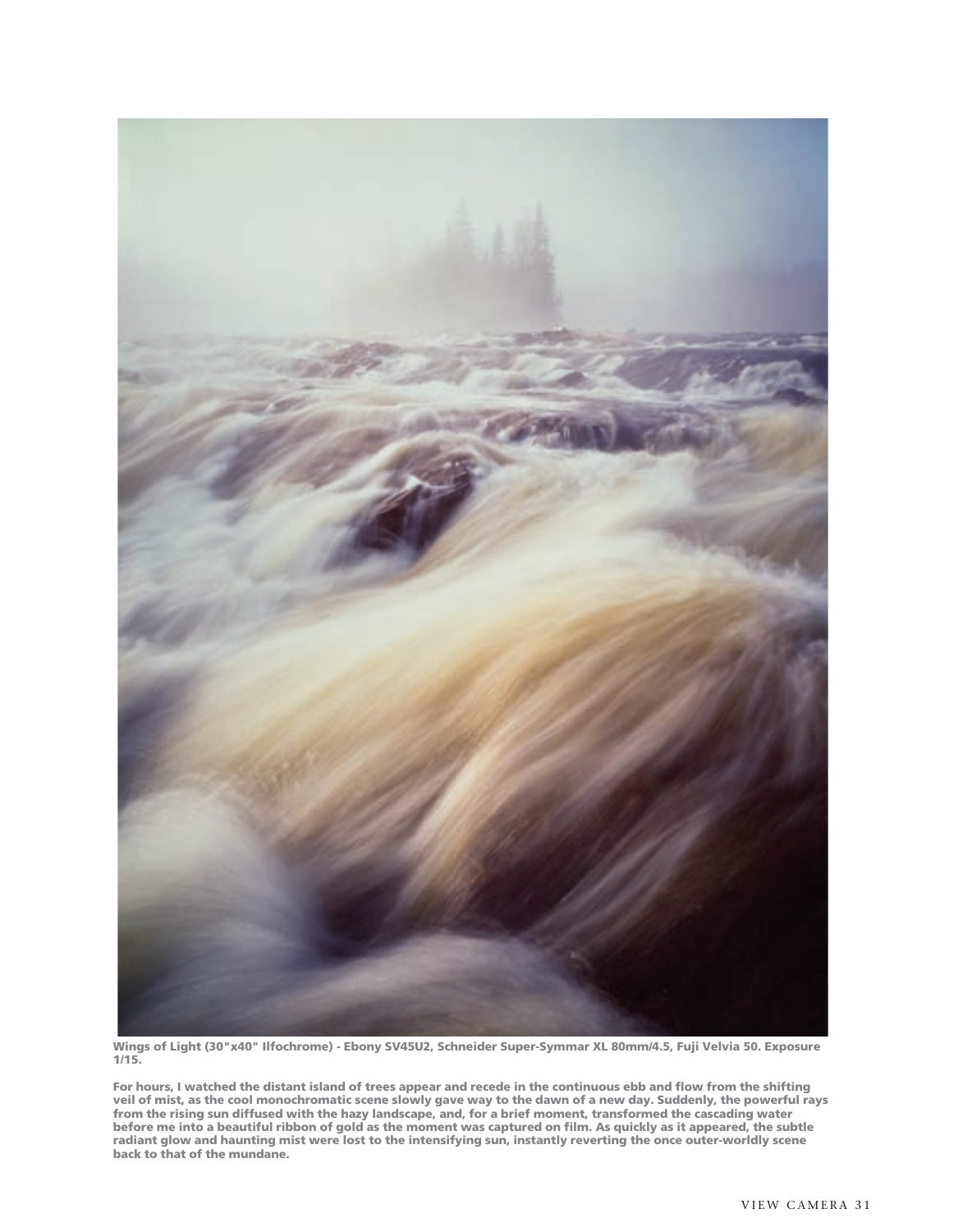

**Holland Creek - Ebony SV45U2, Schneider Super-Symmar XL 80mm/4.5, Fuji Velvia 50, 10 minute exposure.**

**A particularly heavy snowfall had transformed the forest trail along Holland Creek into a winter wonderland. I became lost in the moment as the snow-clad stream magically came alive on the ground glass of my wooden camera and later on a 4x5-inch sheet of film.**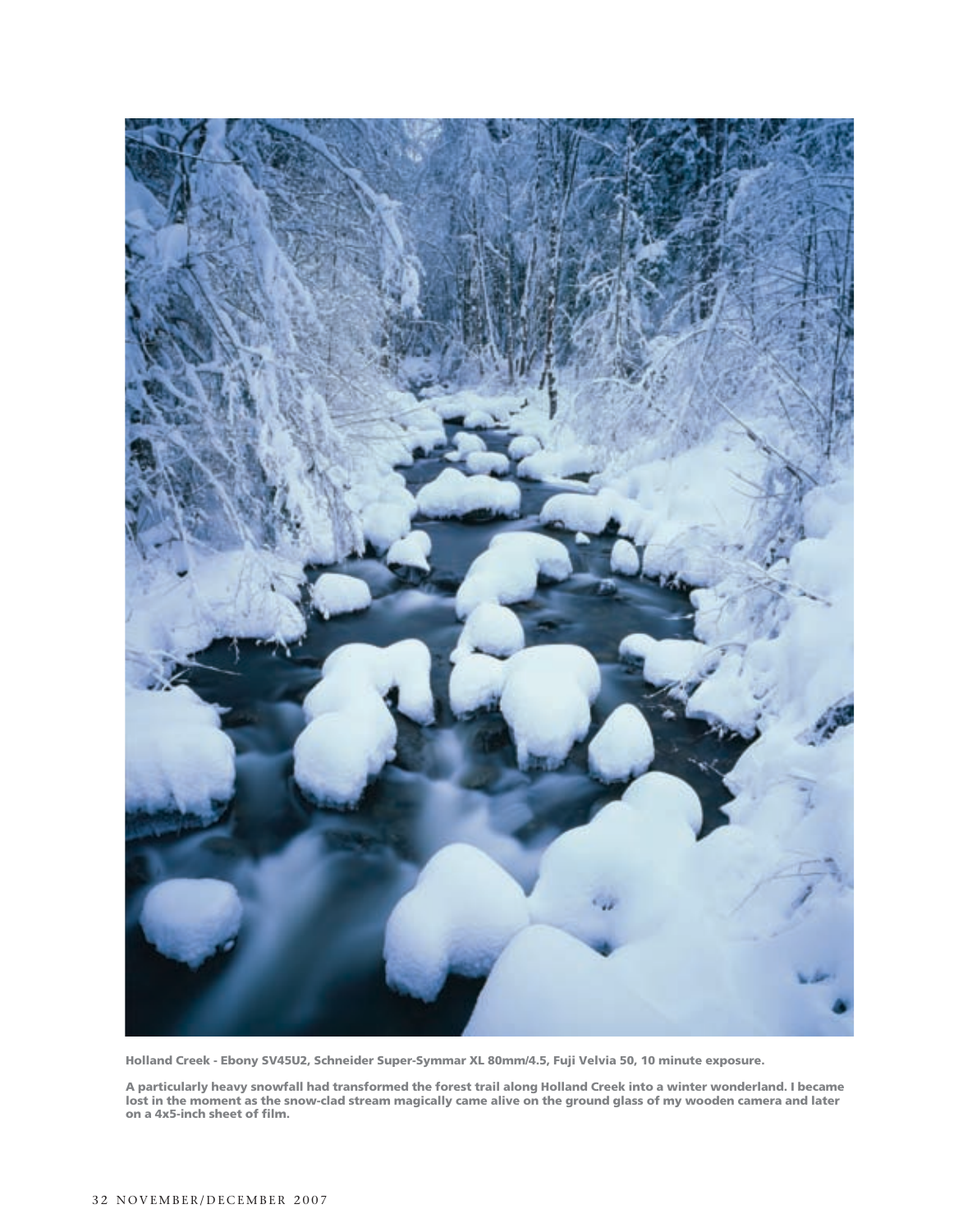

 **Schoen Lake in Winter (30" x 40" Ilfochrome) - Ebony SV45U2, Schneider Super-Symmar 110mm/5.6, Fuji Velvia 50.**

**It was a cold December morning when I made the journey to Northern Vancouver Island to photograph the frigid shoreline of Schoen Lake. Leaving the camera set up for the entire day, I patiently waited for the last light and enveloping fog to capture my first successful 4x5 image.**